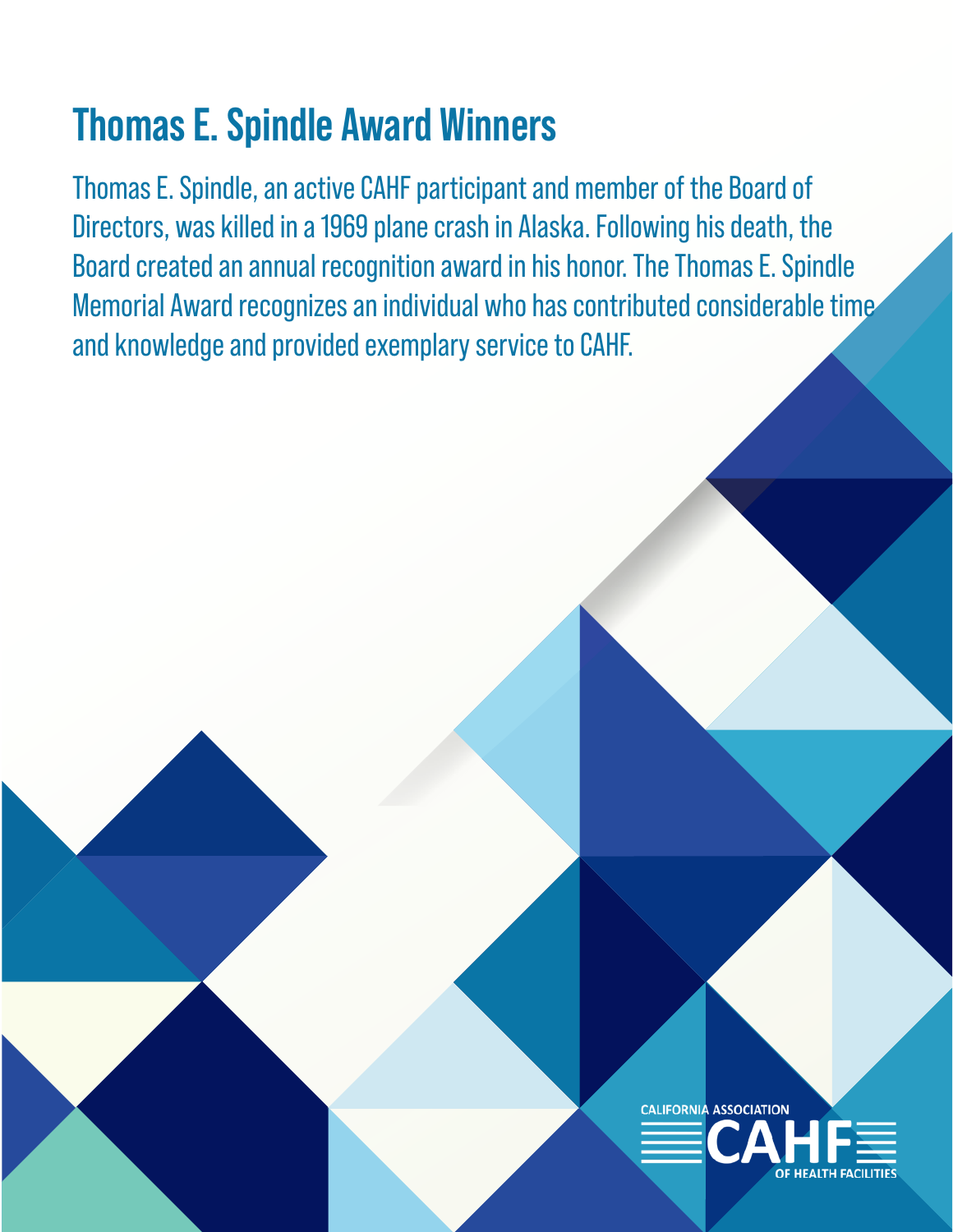### **PREVIOUS WINNERS**

#### **2021 Julianne Williams CEO, Elevate Health Care**

For the past 30 years, Julianne Williams has dedicated her career to long-term care; rising from a certified nurse assistant to leadership positions in large health care organizations, most recently Elevate Health Care. Throughout that time, she participated in numerous CAHF committees, political advocacy and PAC fundraising, culminating in her election to the Board of Directors. She served on the CAHF executive committee as secretary-treasurer, vice-chair and as chair of the board from 2016-2018 and remains active on CAHF's Strategic Planning and Government Relations committees. Julianne worked in various capacities for Beverly Enterprises for 14 years, including regional vice president. She was named division president of Golden living in 2006. She then went to work as COO of Country Villa Health Services for three years before returning to Golden Living as president, overseeing 83 facilities in 15 states. She co-founded Dycora Transitional Health & Living in 2016. In April 2021, she assumed the role of chief executive officer of Elevate Health Care. Since 2017, she has represented California as a member-at-large on the Board of Governors of the American Health Care Association. In 2021, she authored a book, "Head Above Water," a motivational story which chronicles her experience of losing her husband at age 36 and the journey of surviving and thriving after a traumatic loss. Julianne dedicated the book to her late husband and the plight of those affected by mental illness.



## **ADDITIONAL PREVIOUS WINNERS**

| 2019 | <b>Dick MacFarlane</b>       |
|------|------------------------------|
| 2018 | <b>Calvin Callaway</b>       |
| 2017 | <b>Mike Cutchshaw</b>        |
| 2016 | Walter Hekimian              |
| 2015 | <b>Terry Bane</b>            |
| 2014 | <b>Elizabeth Plott Tyler</b> |
| 2013 | <b>Frances Foy</b>           |
| 2012 | <b>Boyd Hendrickson</b>      |
| 2011 | <b>Floyd Rhoades</b>         |

| 2010 | <b>Bruce Bennett</b>           |
|------|--------------------------------|
| 2009 | <b>Richard Mendlen</b>         |
| 2008 | <b>Stephen Reissman</b>        |
| 2007 | <b>Nancy Beecham</b>           |
| 2006 | <b>Sally &amp; Roland Rapp</b> |
| 2005 | <b>Paul Tunnell</b>            |
| 2004 | <b>Ron Kurtz</b>               |
| 2003 | <b>Ritchie Wills</b>           |